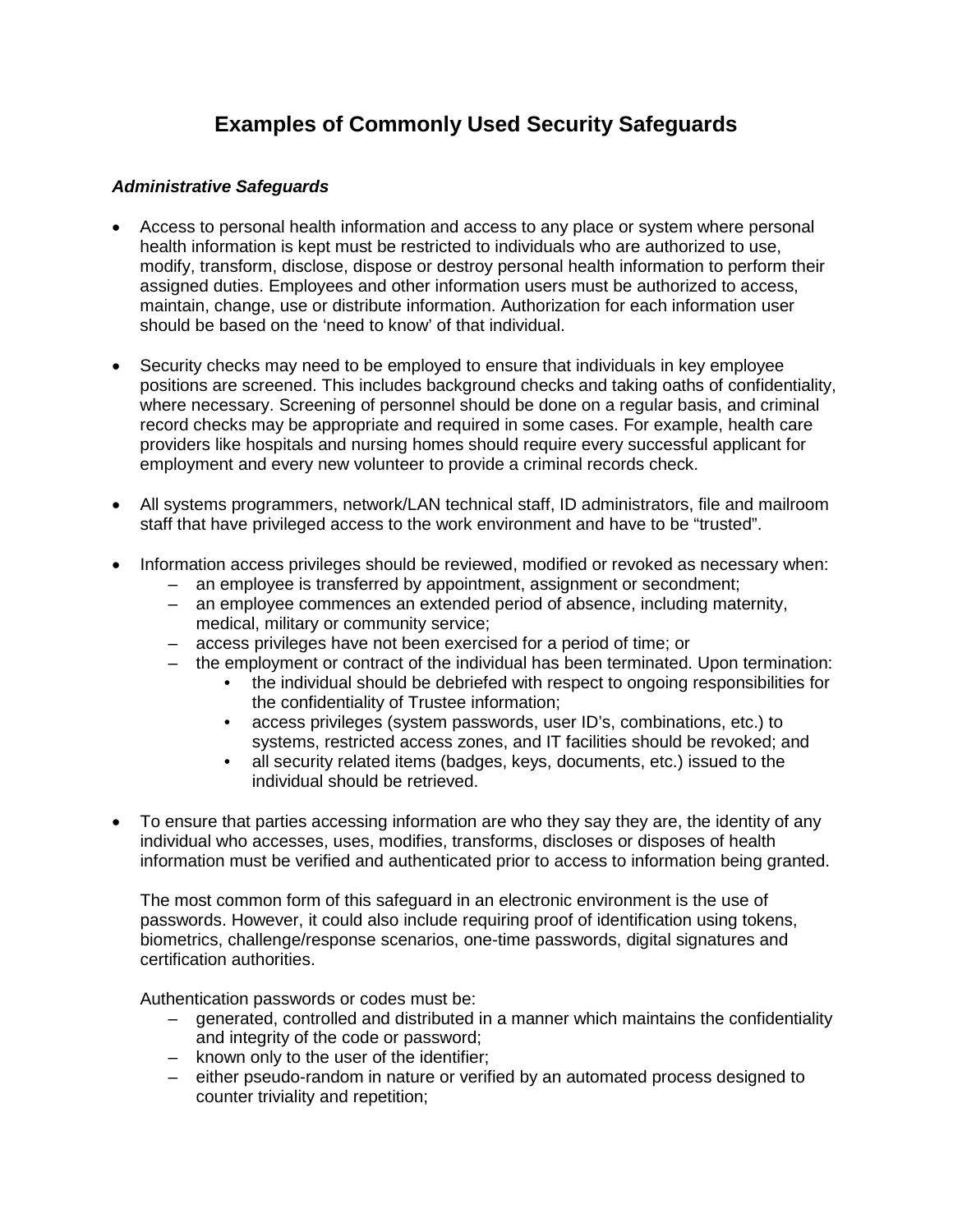- at least 7 characters in length;
- one-way encrypted for storage in the computer system subject to a history check to preclude reuse;
- prompted for manual user entry when using automatic or scripted log-on processes;
- changed at least every 90 days; and
- a mixture of characters, both upper and lower case, numbers, punctuation and special symbols.
- Records should be kept identifying all instances of access, use, modification, transformation, disclosure or disposal of individually identifying diagnostic, treatment and care information.
- Records must be kept of all instances of unauthorized access, use, change, deletion/disposition or disclosure of personal health information.
- Procedures, policies and practices must be implemented to restore, replace or re-create personal health information that has been damaged, lost or destroyed either accidentally or deliberately.
- Policies, procedures, practices and other safeguards must be implemented to minimize the risk from unauthorized access to, or unauthorized use, modification, transformation, disclosure, disposal or destruction of personal health information, and also to ensure accuracy and completeness of personal health information.

Each Trustee must have or adopt policies and procedures that facilitate the administration of PHIA and the Regulation. Policies and procedures of Trustees should cover all aspects of administering the act but are particularly important in the area of ensuring the confidentiality and security of personal health information in their custody or under their control and the privacy of the individuals who are the subjects of that personal health information.

The policies and practices suggested in this document could form the basis of what is adopted by a Trustee. Larger Trustee organizations must have substantial policies and procedures in place covering the collection, use, disclosure, security, retention and destruction of personal health information. These should be periodically reviewed and adjusted as needed to comply with any changes applicable laws, such as PHIA. Regulated health professionals may be guided by standards for health records or for the disclosure of personal health information published by their regulatory bodies.

*For example, [By-law #11 Standards of Practice of Medicine](http://cpsm.mb.ca/cjj39alckF30a/wp-content/uploads/ByLaws/By-Law-11.pdf) of the College of Physicians and Surgeons of Manitoba contains, among other things, requirements for their membership in respect of patient records and privacy and confidentiality.*

The policies and procedures should be in writing, current, and available to all staff. Policies, procedures and penalties for non-compliance should also be outlined in contracts for service providers.

## *Physical Safeguards*

• In addition to restrictions on who can access personal health information, access to the facility, offices, information retrieval equipment and systems and information stores must be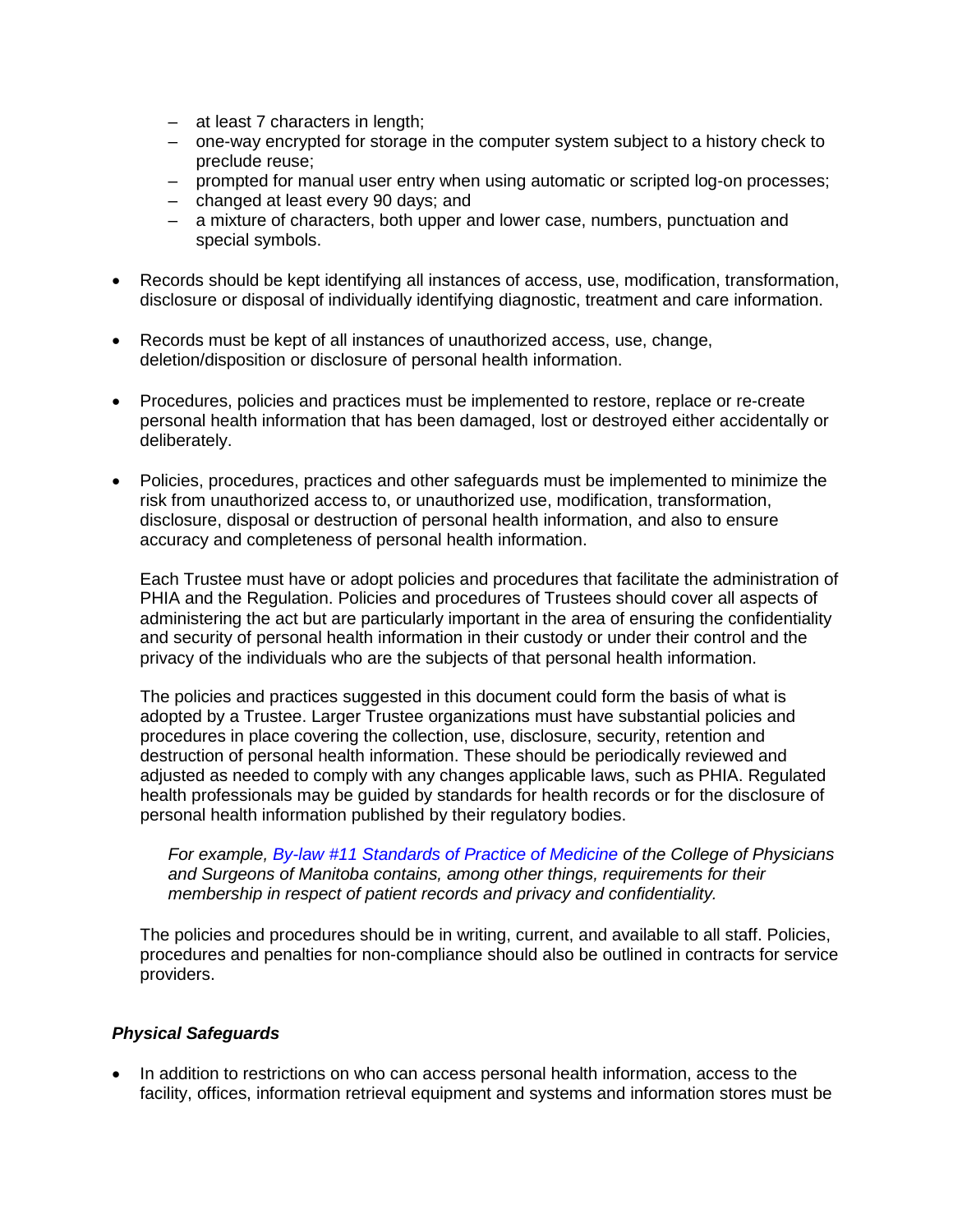controlled to ensure that access is granted only to individuals with authorization for such access.

These controls relate to mechanisms in a computer operating system, hardware unit, software package, file room or mailroom. This is typically a password for systems access but may include card locks and physical security access systems such as keys, digital card keys and cipher lock barriers.

- Physical security safeguards to maintain access control can range from anti-theft systems such as bolting equipment to the floor in secure rooms, locked desks and cabinets.
- Smaller Trustees with little personal health information in electronic form should concentrate on physical security measures (locked rooms or cabinets, adequate access controls for employees and the public and sound disposition measures for the information). Larger Trustees with sensitive personal health information in a variety of forms and formats will have to take a wider range of security measures based upon the threat and risk analysis conducted.
- Stringent protection measures should be applied to personal health information with a high level of sensitivity and with a greater possibility of causing damage to an individual if it is accidentally disclosed, stolen or finds its way into unauthorized hands.
- For less sensitive personal health information where the risk of compromise or unauthorized access is low, a Trustee may only need to put in place lower grade security measures.

*Examples of these would be unlocked cabinets in a controlled area that are locked at night; computers being kept behind service counters, with screens not visible to patients/clients other than the subjects of the information; and computers accessed through restricted authorization codes.*

*The [OIPC Investigation Report H2003-IR-003](https://www.oipc.ab.ca/media/127671/H2003-003IR.pdf) (Theft of Computers) investigates the theft of computers that were connected to the electronic medical record system within a clinic. The data server that stores all the health information was in a locked room and was not removed. It was the practice of the clinic that no health information was saved on individual computer hard drives. Thus there was no privacy breach just a significant loss of computer hardware. The clinic had taken steps to increase the level of physical security by installing a monitored alarm system and strengthened the rear exit door.*

## *Technical Safeguards*

• See also Administrative Safeguards and Physical Safeguards for related information about access controls and authentication passwords and codes and other forms of user verification.

All methods of communication of personal health information must be secure from unauthorized access, including eavesdropping, interception and diversion.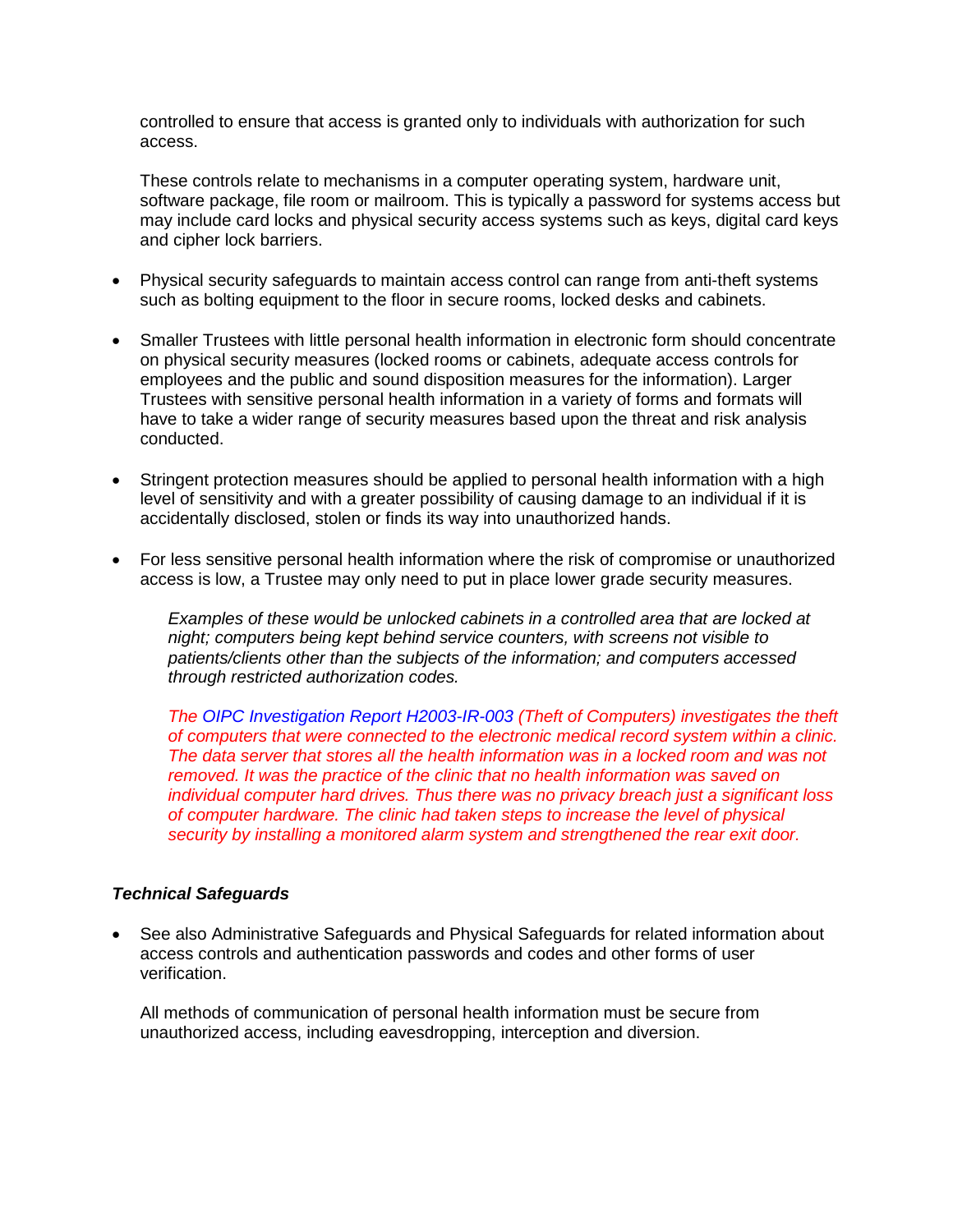"All methods of communication" includes verbal communication, transmission of written documentation, telephone, cellular phone, fax, e-mail, video and audio communication or any other form of electronic communication.

"Eavesdropping" occurs when unauthorized individuals inadvertently or through the use of deceptive techniques such as remote monitoring of conventional telephone or cellular phone conversations, voice mail or text messaging, gain access to personal health information.

"Interception" occurs when unauthorized individuals inadvertently or through the use of deceptive techniques gain access to health information ex: by interrupting the flow of information over a transmission line, through the use of electronic or other means.

"Diversion" occurs when the direction of the flow of personal health information is changed inadvertently or through the use of deceptive techniques so that an unauthorized recipient can gain access to it.

- Identification and authentication safeguards to monitor security systems and procedures may be needed. These include virus scanners, firewalls, monitoring operating system logs, software logs, version control and document disposition certification.
- Encrypted storage and transmission is necessary for particularly sensitive personal health information.

*In [OIPC Investigation Report H2007-IR-002](https://www.oipc.ab.ca/media/127812/H2007-002IR.pdf) Alberta's Privacy Commissioner determined that password protection is not sufficient to protect personal information and that all portable media must have a second layer of protection - namely encryption.*

"Encryption" refers to the technique or process of transforming information from human readable form to a meaningless form using mathematical number theory (a computational algorithm). Encryption may be used for an entire record of information, in which case it must be decrypted before it can be used at all.

Many computer systems keep identifiable information stored in encrypted form to prevent casual access to information. Secure applications would decrypt the information prior to providing access to authorized individuals performing specific activities.

Encryption can be used to transform a personal identifier to a unique, but anonymous identifier. Anonymous identifiers allow processing of discrete person level records to analyze information across time, data sources or geographical areas for such purposes as measuring utilization, health system performance, and health outcomes or program evaluation.

Encryption may be hardware or software based and is usually "key" based. A Public Key encryption system uses a publicly accessible and widely understood encoding/decoding process, a set of publicly available keys, and a secret matching set of private keys.

A "key" refers to a string of digits and/or characters used to encrypt or decrypt a message. The level of security often depends upon the length of the key.

• All systems hardware and software must be secure from inappropriate access, accident, misappropriation, viruses and systems failure.